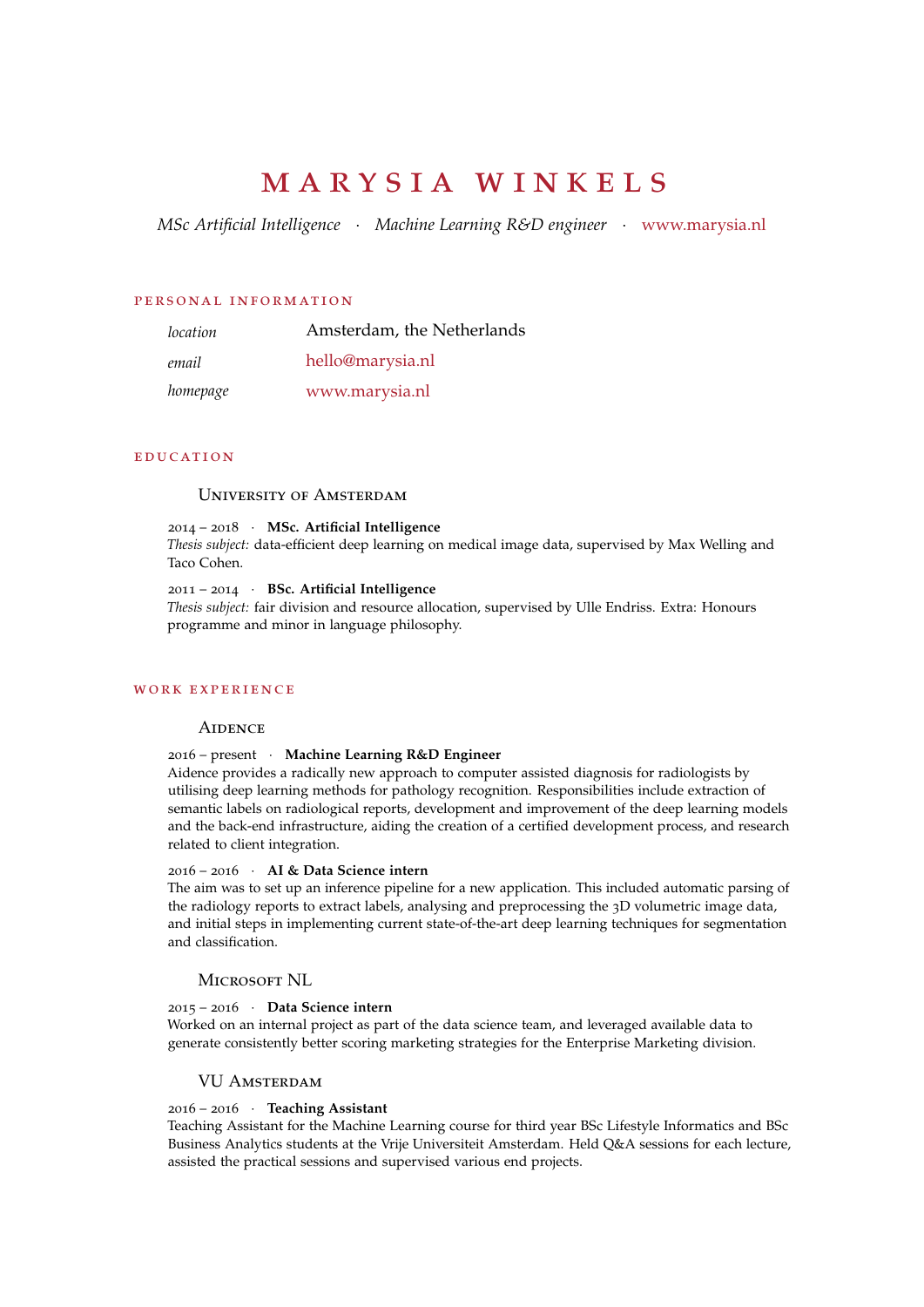# University of Amsterdam

## 2013 – 2015 · **Teaching Assistant**

Teaching Assistant for various second year BSc Artificial Intelligence courses in academic year 2014/2015, and some first year BSc AI & Information Studies courses in academic year 2013/2014. Responsibilities included teaching the tutorial and practical sessions (Python, Matlab, Prolog, Java), supervising end projects, and providing feedback on homework, programming assignments and exams.

#### 2013 – 2015 · **Tutor & Mentor**

Taught basic academic skills (*e.g.* presenting, scientific writing, etc.) on a weekly basis to first and second year BSc Information Studies students and as their mentor monitored their general study progress and well-being.

## EXTRACURRICULAR ACTIVITIES

## 2018 – present · **Co-chair PyData Amsterdam**

Co-chair of committee of volunteers that organises the three-day PyData conference in Amsterdam in close collaboration with NUMfocus, the non-profit organisation behind open source projects such as NumPy, pandas, Jupyter and matplotlib. We provide a wide range of talks and tutorials related to data science of various levels for approximately 350-400 attendees. In addition to that, we also regularly organise free meet ups in collaboration with industry for audiences of 100-150 data scientists and engineers.

# 2013 – present · **Workshop Instructor**

Instructor at various activities aimed at promoting exact sciences, especially computer science and artificial intelligence, through workshops to children and teenagers for *Lyceo CodeLabs, VHTO Spiegelbeeld* and *Project Outreach*. Collaborated on devising the workshop content for Lyceo CodeLabs and DeepDivers.ai by VHTO.

#### 2013 – 2014 · **BetaBreak committee member**

BetaBreak is an initiative by the University of Amsterdam's Faculty of Science that organises a monthly debate between experts from various backgrounds (*e.g.* industry, academia). As a committee member, I contributed by contacting potential speakers, preparing debate questions and occasionally leading the discussions.

# SKILLS & KNOWLEDGE

**Languages** Python · Java · Matlab · Prolog

**Technical skills** Deep learning and machine learning (scikit-learn, Tensorflow, Keras, PyTorch) · data cleaning/processing (NumPy, SciPy, pandas) · data visualisation (seaborn, matplotlib)

**Miscellaneous** Git and version control · unit testing · command processing (bash/fish) · AWS/Azure Cloud · LATEX

#### PUBLICATIONS

·

·

M. Winkels & T. S. Cohen, Pulmonary Nodule Detection with 3D G-CNNs. *Medical Image Analysis Journal*, 2019.

M. Winkels & T. S. Cohen, 3D Group-Equivariant Neural Networks for Octahedral and Square Prism Symmetry Groups. *ICML*, 2018. *Accepted for an oral presentation.*